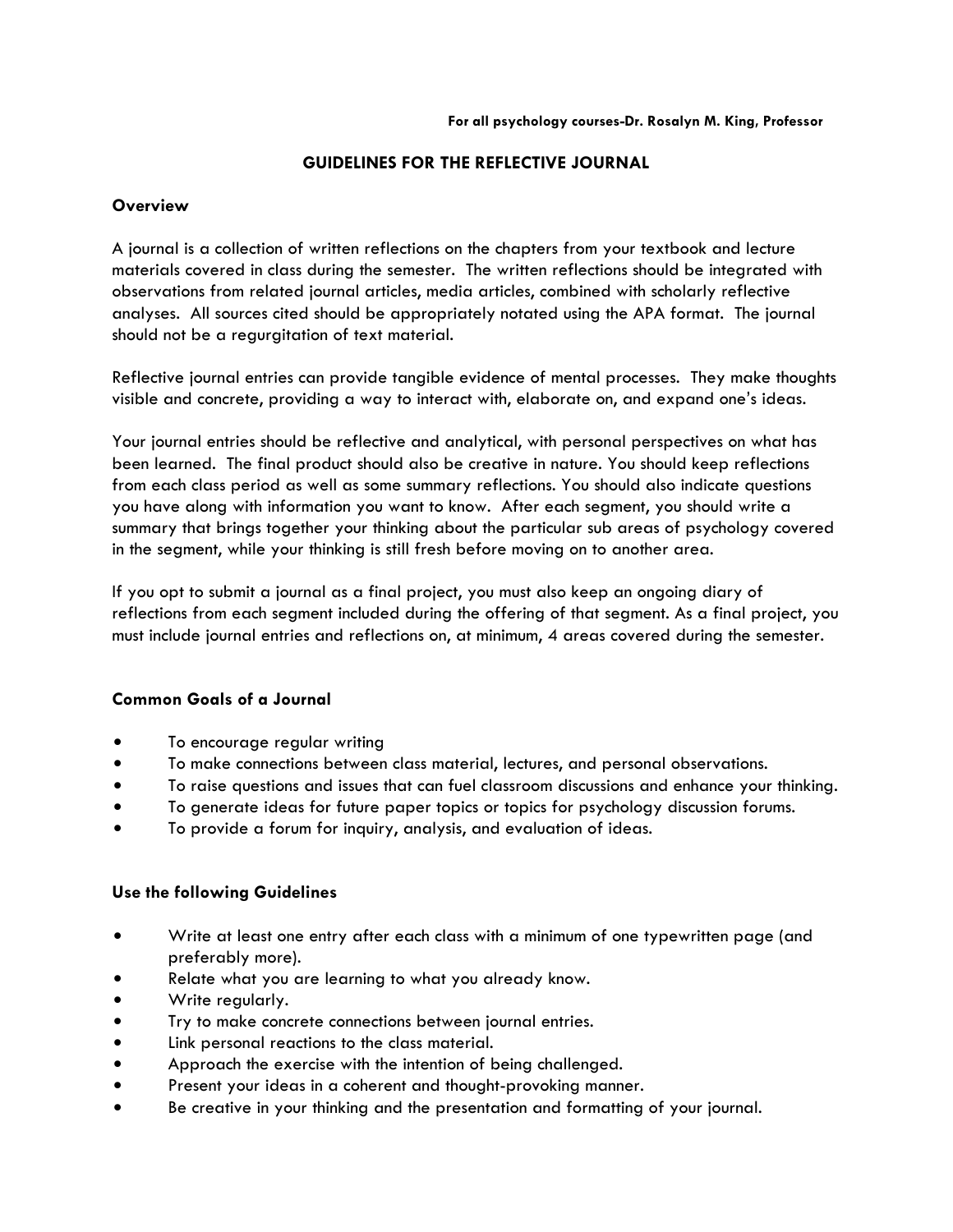# **What the Journal Must Include**

- Responses and reactions to class discussion, class readings and class activities on a topic. For example, what did you learn today and how will you apply that learning in practice?
- Reflections on the concepts and activities in course reading assignments, class discussions, videos, etc.
- Ideas or thoughts gained as a result of interactions with peers in class meetings.
- Questions remaining about a particular topic.
- Examples of further reading on the topic.
- Suggestions for future reading and why they might be important.
- $\bullet$  Ideas you have for further data collection, interpretation and presentation.

At minimum, one journal entry is required for each topical area and chapters covered in this course over the semester. You should have individual journal entries for each class and then prepared the comprehensive summary.

For Psy 201, ten(10) summary entries total are required, including the overview of psychology and reflective summary of the course, with a weekly journal entry for each week of class on a subject or area. For Psy 202, eleven (11) entries total are required, including the overview and reflective summary of 201 & 202. Your weekly journal entries can be included in the appendixes or in the section or area covered with a summary reflection preceding these entries.

Each journal entry should be single spaced with a double space between paragraphs. Journal entries should include no less than one typewritten page on each area but ideally contain 2-4 typewritten pages on each area. For any references cited in the journal, you should also include a reference listing at the end of each section and then again, a complete reference listing at the end of the journal. Journals can also include relevant clippings or attachments pertaining to your discussion and reflections.

# **Do Not**

- Ignore the basic rules of grammar and punctuation.
- Write to fill pages; the process is more important than the product.
- Wait until the last minute to make your entries. Try to make them soon after class; and make some notes during class.
- Confuse your journal with a personal diary. Although this is your journal, the main focus should be on class assignments and their connections. Try not to focus too much on your personal feelings, such as whether or not you liked the topic or book or film. Instead concentrate on why your professor assigned the material or why the material is being discussed in your text or class.
- Simply summarize-analyze. Avoid describing what you have read. Ask probing questions: are the points well-argued? Does the writer come to a logical conclusion? What other issues should be considered?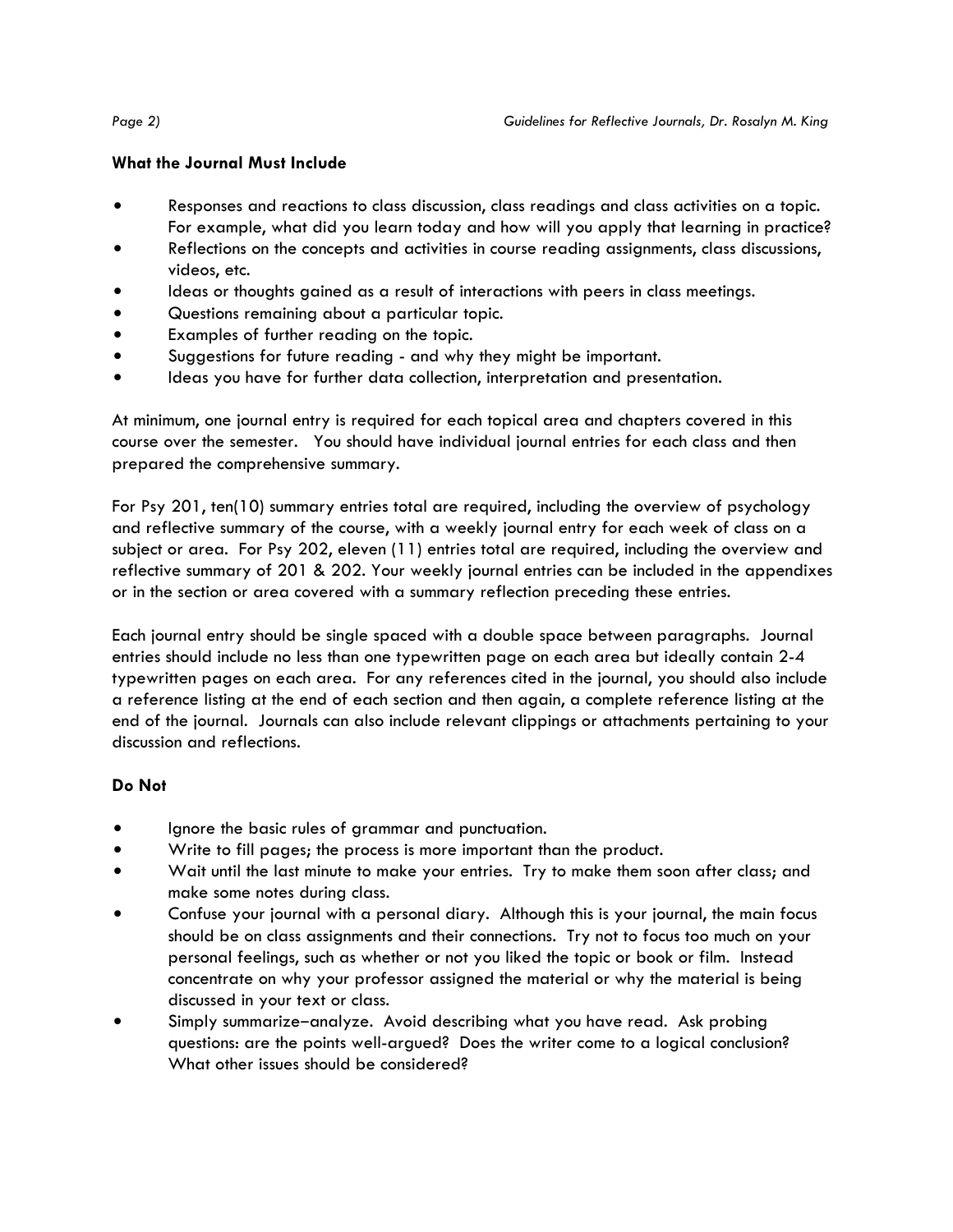# **Journal as a Final Project**

Must include a summary reflection of the semester, plus a presentation of 4 areas covered during the semester. Answer the following questions:

<sup>B</sup>*What is the most significant information you learned this semester?* 

<sup>B</sup>*How did you learn it and why is it so important?* 

<sup>B</sup>*What was the best experience you had this semester? Why?* 

<sup>B</sup>*What was most difficult for you? Why?* 

<sup>B</sup>*What are your top three strengths accomplished this semester, in terms of course goals?* 

<sup>B</sup>*What are your top two goals for future improvement?*

# *Take your journal seriously!*

*Keeping a journal helps develop writing, reading, analytical and critical skills necessary in all disciplines.*